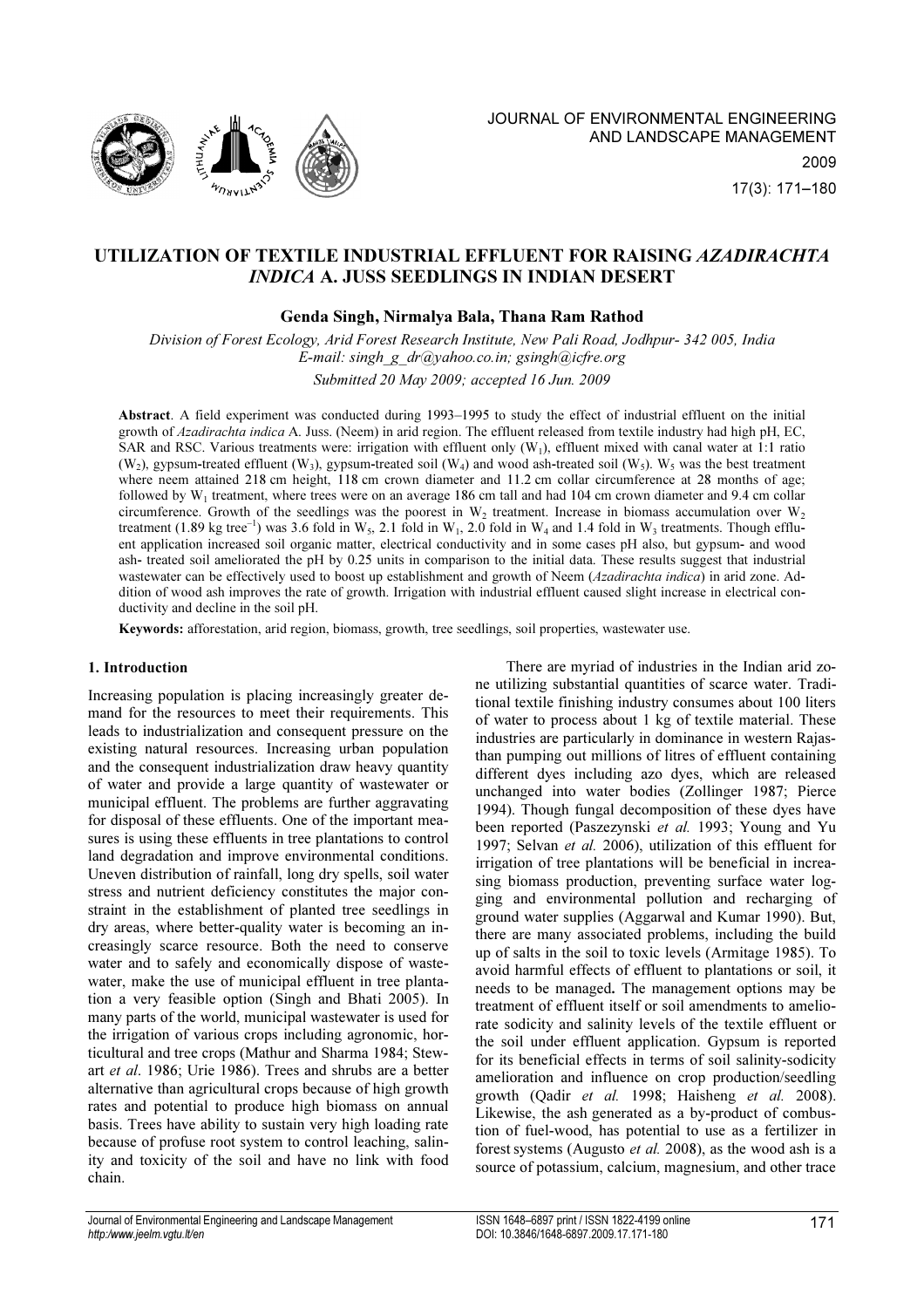minerals (Pitman 2006) and supposed to be beneficial in soil improvement and seedling growth.

With this background an experiment was started in July 1993 using industrial effluent from nearby textile industries for establishment of Azadirachta indica Juss, which is a multipurpose species with ability to withstand varying adverse site conditions, i.e. high pH, salinity, sodicity, shallow soil depth, etc. We tested a hypothesis that as an alternative to harmful disposal of industrial effluent it could be used to increase biomass production in parched lands of Indian arid Zone and how much beneficial the amendments in terms of gypsum and wood ash treatments are to increase establishment and growth of A. indica. Results on the performance of Azadirachta indica using textile industrial effluent as irrigation water under different management practices are reported in this paper.

# 2. Materials and methods

#### 2.1. Site conditions

The experimental site is situated at Jodhpur  $(26<sup>0</sup>45' N)$  latitude and  $72^0$ 03' E longitude) in the northern tropical zone north-western Rajasthan, India. Three seasons in a year are summer, monsoon and winter. The summer from March to middle of July is the most dominant season characterised by high temperature reaching up to 48 °C and strong hot wind. The period from Mid July to September is the monsoon season and receives most of the rainfall. The winter season lasts from November to February. Minimum temperature recorded during the experimental period of July 1993 to November 1995 was 4.8 °C, in February 1994. The soil of the experimental site is loamy sand with 81% sand, low in organic matter and soil nutrients. Soil depth is 80 cm underlain with hardpan of calcium carbonate, locally called 'murram' layer.

## 2.2. Plantation establishment

The experiment was started in July 1993 by planting oneyear-old seedlings of Azadirachta indica (30 cm tall) in 60 cm  $\times$  60 cm  $\times$  60 cm pit size. Treatments in the form of effluent irrigation and the management practices were:  $W_1$  – irrigation with effluent only,  $W_2$  – irrigation with effluent mixed with canal water at 1:1 ratio,  $W_3$  – irrigation with gypsum-treated effluent,  $W_4$  – soil treated with gypsum, and  $W_5$  – soil treated with wood ash. Wood ash was collected from nearby village where wood is the main source for energy generation. Gypsum and wood ash were applied for their known beneficial effects in terms of sodicity-sainity amelioration and potential fertilizer effects, respectively. Each treatment was triplicated, and the experiment was laid in Randomised Block Design. Each plot had four experimental trees at  $4 \text{ m} \times 4 \text{ m}$ spacing, which were also taken for growth observation. A boundary row of trees was planted around the experimental block to avoid border effects. Gypsum/ wood ash were thoroughly mixed with pit soil prior to plantation, while the wastewater was treated at the time of irrigation. Earthen rings were made around the plants in such a way as to avoid the direct contact of seedlings with the effluent. The experiment was terminated in November 1995.

## 2.3. Irrigation and protection measures

Effluent irrigation was given at the rate of 30 liters per plant at monthly interval in winter (October to February) and fortnightly in summer (March to June). The textile effluent was pumped from the nearby sewer to a storage tank near the experimental field. From there effluent was applied by buckets in the rings around the plants. In  $W_3$ treatment, effluent was left for 24 h after gypsum treatment and the plants were irrigated next day. Effluent samples were collected in polythene bottles at every application and analyzed. Plants were protected from termites by applying 0.20 per cent solution of Chloropyrophos, twice in the first year (November 1993 and February 1994) and once in the second year (October 1994).

# 2.4. Observations

Growth data were recorded quarterly. In the first year, only height was recorded, whereas in the subsequent years, height, crown diameter and collar girth (15 cm above the ground level) of all the seedlings were measured. Soil samples were collected initially in July 1993) and again at 28 months after effluent irrigation (October 1995) using mechanical auger up to a soil depth of 0– 75 cm and 50 cm away from the plants. The soil core was divided into three soil layers, i.e. 0–25 cm, 25–50 cm and 50–75 cm soil layers. The samples were then air-dried, ground and passed through 2 mm sieve and analyzed for pH, EC, organic matter, gypsum requirement of the soil and nitrogen and phosphorus availability by standard methods of Jackson (1973). A single soil core was excavated using mechanical auger and the soil core was divided into 0–25, 25–50 and 50–75 cm soil layers to determine soil water content (SWC). The soil samples were put immediately into a polyethylene bag to avoid water losses during transport to laboratory. Sampling was carried out in July1995 and again in October 1995 to observe changes in soil water content and its use in seedling growth. Soil water content was estimated by oven drying of the sample at 110 °C for constant weight. Gravimetric soil water content was converted to mm using the following equation to give total soil water to the soil depth of 0–75 cm.

Soil water (in mm) =  $\%$  soil water x soil depth in mm x bulk density of soil / 100/ density of water

For aboveground biomass estimation, a representative seedling having dimensions equivalent to average height, girth and crown diameter of the seedlings in a plot was felled. Foliage, branches and stem were separated and their fresh weight recorded. Dry biomass was recorded after oven drying the samples at 70–80 °C to a constant weight.

#### 2.5. Statistical analysis

The data collected were statistically analyzed using SPSS statistical package. Since the experiment was laid in complete randomized design, the data were analyzed using a one-way ANOVA using data of height, crown diameter, collar girth, seedling dry mass as the dependent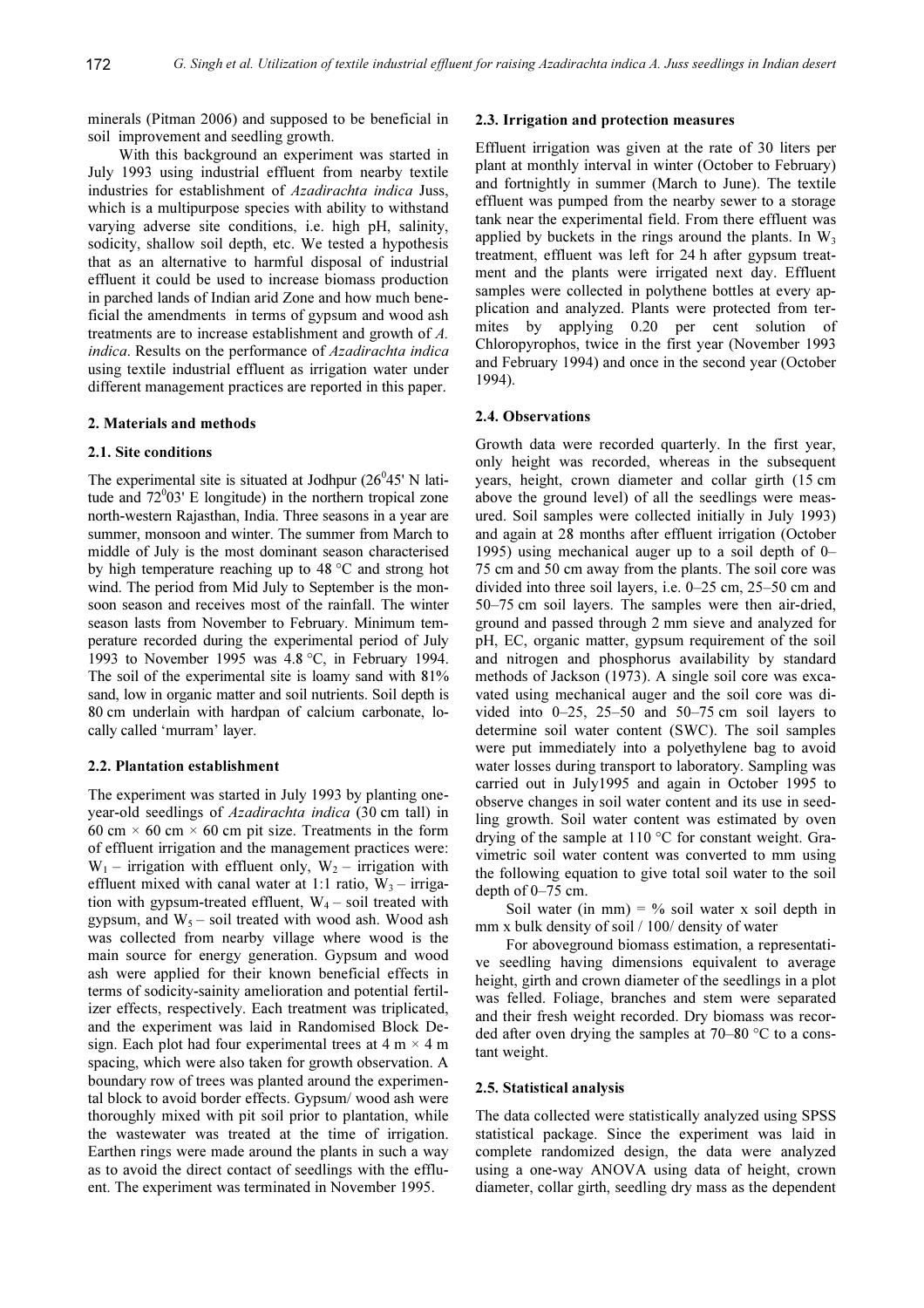variables. Treatments were the main factors. To know the soil water depletion by the seedling in different treatments and changes in soil properties were tested using a two-way ANOVA. Treatments and the soil layers were considered as the main factors. Survival data was arcsine transformed and per cent soil water content was square root transformed to reduce heteroscenesdity (Sokal and Rohlf 1981). Duncun Multiple Range Tests (DMRT) were also performed for the entire analysis to obtain the homogenous subsets among the treatments and soil layers. To obtain the relations between seedling growth, soil water depletion and biomass production, a Pearson correlation was performed. Regression models were developed to predict the dry biomass of seedling by observing collar diameter and height of the seedling.

# 3. Results

# 3.1. Environmental parameters

The mean monthly minimum temperature was  $10.3 \text{°C}$ and the mean monthly maximum temperature was 42.6  $\degree$ C (Fig. 1a) during the experimental period of July 1993 to November 1995. There were two maxima of the mean monthly maximum temperature, the highest maxima was in May–June, and the second maxima – in October. Mean annual rainfall during the period was 420 mm and mean annual potential evapotranspiration was 2539 mm showing heavy moisture deficit in the experimental period (Fig. 1b).

# 3.2. Effluent characteristics

Textile effluent had high pH, EC, Na, K and P and low Ca, Mg and the micronutrients (Table 1). Chemical oxygen demand (COD) was within the permissible limit (EPR, 1993). Total solid (TS), total suspended solid

#### 3.3. Seedling survival

The casualties were replaced in the first year and the percent survival was recorded at the age of 28 months in November 1995. The lowest survival was in the seedlings irrigated with pure effluents  $(W_1$  treatment). The survival was the highest in the seedlings irrigated with effluent and canal water at 1:1 ratio  $(W<sub>2</sub>)$  treatment). It did not differ ( $P > 0.05$ ) between W<sub>4</sub> and W<sub>5</sub> treatments.

## 3.4. Growth variables

Seedling height in December 1993 did not differ ( $P > 0.05$ ) due to treatment, though the seedlings were relatively taller in  $W_1$  and shortest in  $W_3$  as compared to the other treatments. In the subsequent years, height, crown diameter and collar circumference differed  $(P < 0.01)$  between the treatments. At 28 months of age seedling height varied between the treatments, and the tallest seedlings were in  $W_5$  (Table 2) However, the seedlings of  $W_1$  and  $W_5$  did not differ ( $P > 0.05$ ) in height, crown diameter and collar circumference. The seedlings of  $W_2$  treatment were the lowest in these growth variables. As compared to  $W_2$ treatment, the seedling heights in  $W_1$ ,  $W_3$ ,  $W_4$  and  $W_5$  were 1.7, 1.3, 1.4 and 2.0 fold greater in the seedlings of respective treatments. Similar trend was also observed for crown diameter and collar circumference both in December 1994 and November 1995. These growth variables were positively related with soil water content in July 1995 in 0–25 cm soil layer ( $r = 0.743$ ,  $P < 0.01$ ,  $n = 15$ ), and in October 1995 in both 0–25 cm ( $r = 0.592$ ,  $P < 0.05$ ) and 50–75 cm ( $r = 0.683$ ,  $P \le 0.01$ ) soil layers.



Fig. 1. Changes in mean monthly maximum and mean monthly minimum temperature (a) and rainfall and panevaporation at the site (b) during the experimental period from July 1993 to November 1995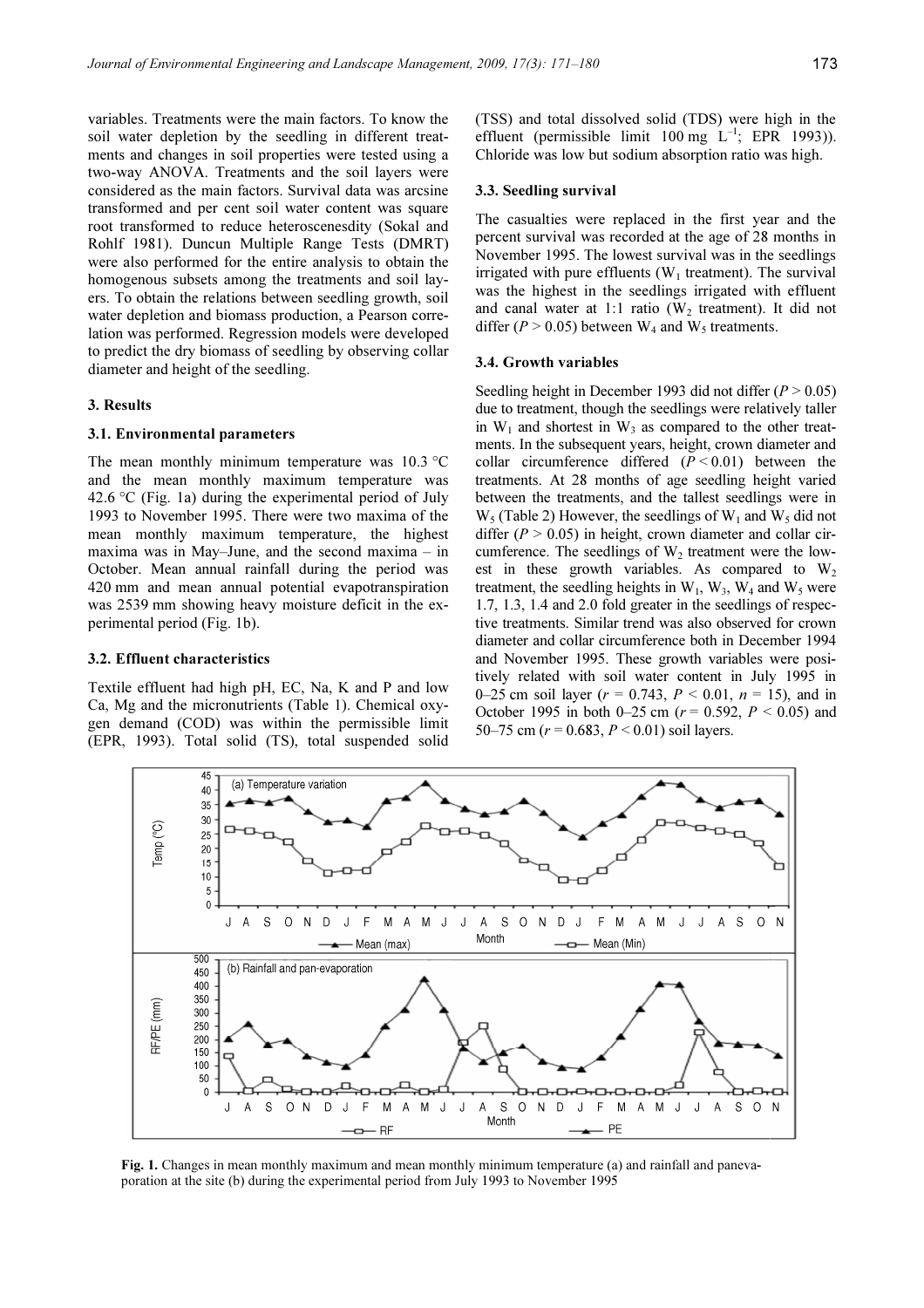| <b>Effluent</b> parameters            | Factory |                 | Application site |  |  |
|---------------------------------------|---------|-----------------|------------------|--|--|
|                                       |         | Range           | Mean             |  |  |
| pH                                    | 9.5     | $8.82 - 11.8$   | 9.7              |  |  |
| Electrical conductivity $(dSm^{-1})$  | 4.30    | $3.82 - 10.7$   | 5                |  |  |
| Total suspended solid (mg $1^{-1}$ )  | 2000    | $3.42 - 19.3$   | 7.5              |  |  |
| Total dissolved solid $(mg l^{-1})$   | 2800    | $3.12 - 18.8$   | 6.5              |  |  |
| Total solid $(mg l^{-1})$             | 4800    | $6.54 - 38.1$   | 14.0             |  |  |
| Sodium adsorption ratio (SAR)         | 6.25    | $30 - 153$      | 128              |  |  |
| Chemical oxygen demand (mg $l^{-1}$ ) | 300     | $160 - 800$     | 1025             |  |  |
| Ionic composition                     |         |                 |                  |  |  |
| K (mg $l^{-1}$ )                      | 40.00   | $25 - 30$       | 38.0             |  |  |
| $Ca (mg l^{-1})$                      | 28.00   | Traces-30       | 10.2             |  |  |
| $Mg$ (mg $l^{-1}$ )                   | 6.00    | Traces-8        | 4.0              |  |  |
| $Cl(mg l^{-1})$                       | 18.46   | 410-806         | 680.0            |  |  |
| Na $(mg l^{-1})$                      | 139.5   | 600-5500        | 2069             |  |  |
| $NH_4-N$ mg l-1                       | 0.03    | Traces          | Traces           |  |  |
| $NO3-N$ mg l-1                        | 0.001   | Traces          | Traces           |  |  |
| $PO_4$ -P (mg $l^{-1}$ )              | 16.39   | $4.39 - 20.41$  | 14.26            |  |  |
| Cu $(mg l^{-1})$                      | Nil     | Traces          | Traces           |  |  |
| Fe $(mg l^{-1})$                      | Trace   | $Traces - 0.67$ | 0.35             |  |  |
| Mn $(mg l^{-1})$                      | Nil     | Traces          | Traces           |  |  |
| $\text{Zn}$ (mg $l^{-1}$ )            | Nil     | Traces          | Traces           |  |  |

Table 1. Chemical composition of textile effluent at the factory site and application site (drainage passing through the experimental site)

Table 2. Average growth of Azadirachta indica seedlings irrigated with textile effluent. Values are mean of three replications with ±SE

| Treat            |                | Height          |                 |                | Crown diameter  |                 | Collar circumference |
|------------------|----------------|-----------------|-----------------|----------------|-----------------|-----------------|----------------------|
|                  | 1993           | 1994            | 1995            | 1994           | 1995            | 1994            | 1995                 |
| $W_1$            | $41.7 \pm 1.8$ | $89.0 \pm 2.9$  | $186.0 \pm 7.8$ | $46.0 \pm 2.5$ | $103.7\pm 6.1$  | $3.93 \pm 0.23$ | $9.83 \pm 0.88$      |
| W <sub>2</sub>   | $39.0 \pm 7.4$ | $75.3 \pm 2.3$  | $110.3 \pm 6.1$ | $28.3 \pm 0.3$ | $68.3 \pm 0.3$  | $2.63 \pm 0.19$ | $5.80 \pm 0.17$      |
| $W_3$            | $27.3 \pm 1.5$ | $62.0 \pm 1.0$  | $137.0 \pm 8.1$ | $33.0 \pm 1.5$ | $95.3 \pm 6.9$  | $2.57\pm0.15$   | $7.17 \pm 0.20$      |
| $\mathrm{W}_{4}$ | $39.0 \pm 3.1$ | $63.0 \pm 3.0$  | $148.7\pm9.9$   | $26.7 \pm 1.7$ | $94.0 \pm 2.9$  | $2.43 \pm 0.09$ | $7.03 \pm 0.12$      |
| W٢               | $36.7 \pm 5.2$ | $101.0 \pm 3.0$ | $217.7\pm18.8$  | $45.7 \pm 2.7$ | $118.3 \pm 4.4$ | $4.03\pm0.15$   | $11.23 \pm 0.67$     |
|                  | One-way ANOVA  |                 |                 |                |                 |                 |                      |
| F value          | 1.607          | 43.40           | 14.483          | 22.915         | 14.583          | 22.592          | 19.025               |
| P value          | NS             | P < 0.01        | P < 0.01        | P < 0.01       | P < 0.01        | P < 0.01        | P < 0.01             |

Table 3. Growth increments affected by different treatments of the seedlings irrigated with textile industrial effluent. Values are mean of three replicates with ±SE

| Treatment     |                  | Height           | Crown diameter   | Collar girth     |
|---------------|------------------|------------------|------------------|------------------|
|               | 1993–94          | 1994–95          | 1994-95          | 1994-95          |
| $W_1$         | $113.8 \pm 2.5$  | $109.1 \pm 7.7$  | $126.7 \pm 17.6$ | $149.2 \pm 9.3$  |
| $W_2$         | $104.8 \pm 31.7$ | $46.3 \pm 4.7$   | $141.3 \pm 3.5$  | $123.0 \pm 19.8$ |
| $W_3$         | $128.1 \pm 12.5$ | $120.7 \pm 10.2$ | $181.5 \pm 20.6$ | $181.5 \pm 20.6$ |
| $W_4$         | $64.9 \pm 22.1$  | $137.2 \pm 20.8$ | $254.0 \pm 13.3$ | $189.5 \pm 6.3$  |
| W,            | $183.3 \pm 27.9$ | $114.8 \pm 11.9$ | $159.9 \pm 8.1$  | $178.0 \pm 6.6$  |
| One-way ANOVA |                  |                  |                  |                  |
| F value       | 3.774            | 7.973            | 8.472            | 3.870            |
| P value       | P < 0.05         | P < 0.01         | P < 0.01         | P < 0.05         |

Percent increments in growth variables varied  $(P < 0.001)$  between the treatments (Table 3). Height increment was greater in 1993–94 than in 1994–95. It was the highest in the seedlings of  $W_5$  in 1993–94 and in W4 treatment in 1994–95. But the differences in the height increments between the seedlings of  $W_1$ ,  $W_3$  and  $W_5$  treatments were not significant ( $P > 0.05$ , DMRT). The lowest height increment was in  $W_4$  in 1993–94 and in  $W_2$  ( $P < 0.05$ ) in 1994–95. The increments in crown diameter ( $P < 0.05$ ) and collar circumference ( $P < 0.05$ ) were greater in the seedlings of  $W_4$  treatment. The lowest increments were in the seedlings of  $W_1$  for crown diameter and in the seedlings of  $W_2$  for collar circumference in 1994–95. Height increment was positively related with soil water content ( $r = 0.696$ ,  $P < 0.01$ ) in 50–75 cm soil layer in October 1995.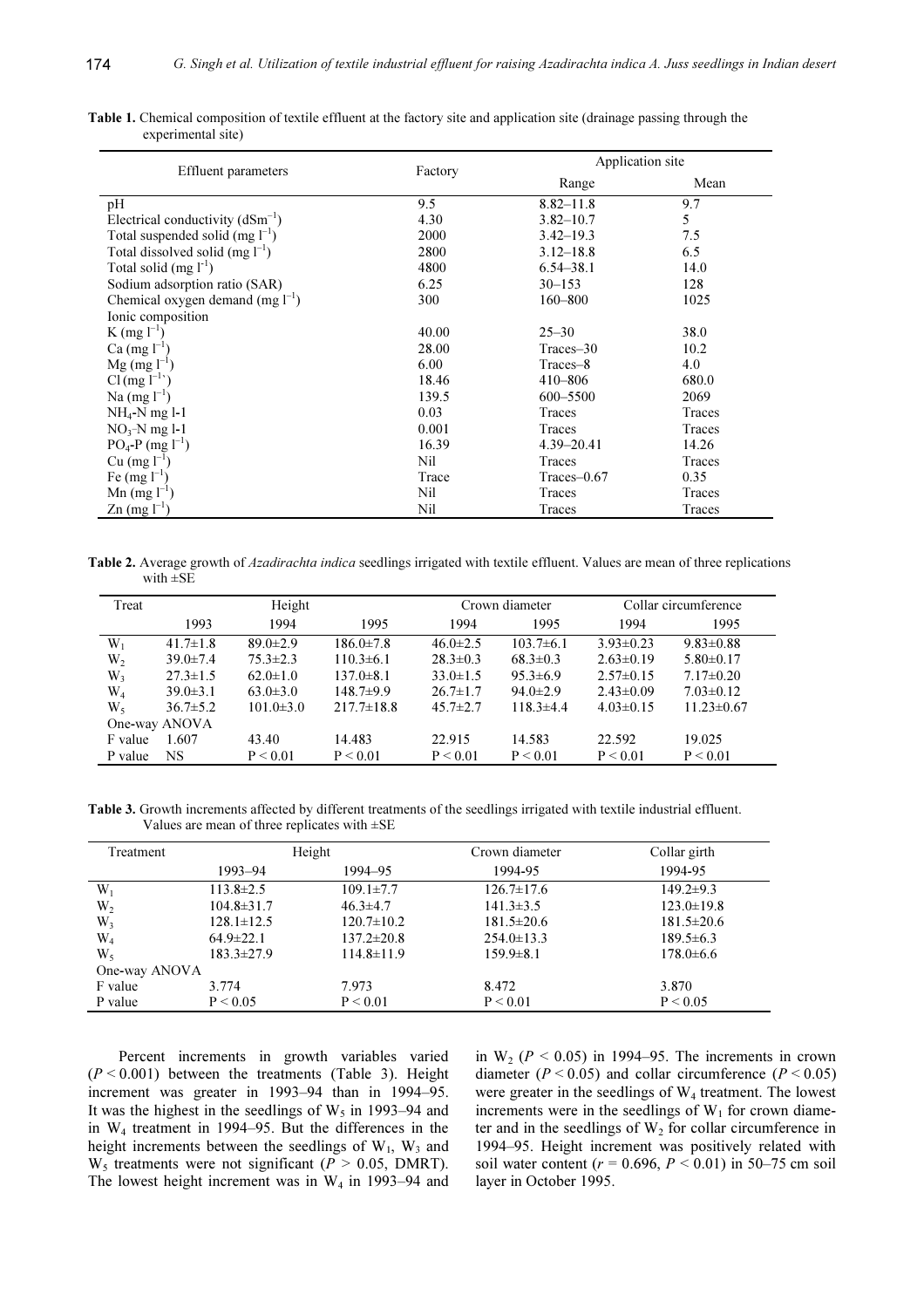#### 3.5. Seedling dry biomass

Regression model developed between above-ground dry biomass and height and collar diameter indicated a nonlinear relation (Table 4). In different combinations, collar diameter X height of A. indica was found best in predicting dry biomass and was related by power equation. Values of  $R^2$  were the highest, whereas those of RMSE were the lowest in the regression equations. The value of adjusted  $R<sup>2</sup>$  value was very close to the observed value in the regression equation.

Dry biomass varied ( $P < 0.05$ ) between the treatments (Table 5). Both the stem and foliage (leaf + branch) biomass was the highest ( $P < 0.05$ ) in the seedlings of  $W_5$  treatment. The differences in foliage biomass due to treatments were significant ( $P < 0.05$ ) but stem biomass did not differ ( $P > 0.05$ ) between W<sub>1</sub> and W<sub>2</sub> treatments. The lowest biomass of stem and foliage was in the seedlings of  $W_2$  treatment. Accumulation of biomass in  $W_5$  treatment was 3.6 fold; whereas in  $W_1$  treatment it was 2-fold greater as compared to the seedlings in W<sub>2</sub> treatment. Biomass allocation to foliage was the highest (90.7%) in  $W_1$  and reduced to the lowest in the seedling of  $W_5$  treatment, whereas the allocation to stem was the lowest in  $W_1$  and the highest in  $W_5$  treatments. Production of above-ground biomass ranged from 1.13 tons ha<sup>-1</sup> in W<sub>2</sub> to 4.19 tons ha<sup>-1</sup> in W<sub>5</sub> treatment. The biomass was positively related with soil water in 0– 25 cm ( $r = 0.782$ ,  $P < 0.01$ ) soil layer in July 1995 and in 0–25 cm ( $r = 0.056$ ,  $P \le 0.05$ ) and 50–75 cm ( $r = 0.058$ ,  $P < 0.01$ ) soil layer in October 1995.

### 3.6. Soil moisture storage and depletion

Soil water content (SWC) varied significantly ( $P < 0.05$ ) between the treatments (Fig. 2). SWC was the lowest in the soil of  $W_1$  in July 1995 (48.33 mm in 0–75 cm soil layer) and in  $W_2$  treatment in October 1995 (22.14 mm). In July 1995, SWC was greater by 15%, 13%, 1% and 30% in  $W_2$ ,  $W_3$ ,  $W_4$  and  $W_5$  treatments, respectively, than in  $W_1$  treatment, but in October 1995, the SWC was only greater in  $W_4$  (by 8%) and  $W_5$  (by 19%) treatments. Considering the soil layers, SWC was the lowest in 0–25 cm soil layer and increased to the highest value in 50–75 cm soil layer. Treatment X soil layer interaction was significant ( $P < 0.05$ ) in July 1995. Depletion in soil water (i.e. soil water use, SWU) between July and October 1995  $(SWC<sub>July</sub> - SWC<sub>October</sub>)$  was greater ( $P < 0.05$ ) in W<sub>5</sub> (at par to  $W_2$  and  $W_3$  treatments) as compared to those in  $W_1$ 

and  $W_4$  treatments. SWU did not differ ( $P > 0.05$ ) between the soil layers but it was relatively greater from 25–50 cm soil layer as compared to those in 0–25 and 50–75 cm soil layers. SWU was greater from 0–25 cm soil layer in  $W_1$ ,  $W_4$  and  $W_5$  treatments, from 25–50 cm soil layer in  $W_3$  and from 50–75 cm soil layer in  $W_2$ treatments. SWU in 0–25 cm soil layer was positively correlated with seedling height ( $r = 0.557$ ,  $P \le 0.05$ ), crown diameter ( $r = 0.579$ ,  $P \le 0.05$ ) and dry mass production ( $r = 0.557$ ,  $P < 0.05$ ), and in 50–75 cm soil layer – with height increment ( $r = 0.0696$ ,  $P \le 0.01$ ) and collar circumference increment ( $r = 0.595$ ,  $P \le 0.05$ ).

#### 3.7. Changes in soil properties

Initial soil in July 1993 was low in organic matter  $(0.270\%$  at 0–25 cm depth), low in nitrogen (59 kg ha<sup>-1</sup>) and phosphorous ( $P_2O_5$  12 kg ha<sup>-1</sup>) and had pH 8.79 and electrical conductivity of  $0.24$  dSm<sup>-1</sup>. In October 1995, soil pH did not differ between the treatments (Table 6). However, DMRT indicated significant difference in the soil pH of  $W_3$  (highest) and  $W_4$  (lowest). There was a decrease in soil pH in  $W_1$ ,  $W_2$ ,  $W_4$  and  $W_5$  as compared to the soil outside the area. The soil of  $W_3$  treatment showed higher pH than the control soil. Electrical conductivity (EC) and soil organic matter (SOM) differed  $(P < 0.05)$  due to both treatments and soil layers (Table 6). As compared to the soil of control, electrical conductivity increased with effluent irrigation. The increase in EC was significantly greater ( $P < 0.05$ ) in the soil of  $W_4$ and  $W_5$  treatments than for the other treatments. The EC was the lowest in  $W_2$ , which did not differ (P  $> 0.05$ ) with the EC of  $W_3$  and  $W_1$  soils. There was an increase in soil organic matter resulting from effluent application as compared to  $0.264$  (0–75 cm soil layer) in July 1993. SOM was significantly ( $P < 0.05$ ) greater under W<sub>1</sub> treatment (1.8 fold increase) than those in the soil of the other treatments. Lowest SOM was under  $W_3$  treatment regime (Table 6). Considering the soil layers, (mean of treatments) soil pH was the lowest ( $P > 0.05$ ), whereas electrical conductivity and soil organic matter were the highest ( $P < 0.05$ ) in 0–25 cm soil layers. SOM was negatively correlated with soil water content ( $r = -0.603$ ,  $P < 0.01$ ) in 25–50 cm soil layer in both July 1995, and October 1995, whereas EC was positively correlated with SWC in 50–75 cm in July 1995 ( $r = 0.736$ ,  $P \le 0.05$ ) and in October 1995 ( $r = 0.714$ ,  $P < 0.05$ ) in 25–50 and 50–75 cm soil layers.

Table 4. Different regression models for predicting above ground dry biomass (TB) of A. indica using height (H) and collar diameter (D).

| Variable | Model                                           | $R^2$ | Adjusted $R^2$ | <b>MSE</b> | F value   |
|----------|-------------------------------------------------|-------|----------------|------------|-----------|
|          | $TB = 79.620575 \times \overline{H^{0.538091}}$ | 0.853 | 0.842          | 0.010807   | $75.33**$ |
|          | $TB = 1.333216 \times D^{0.519074}$             | 0.810 | 0.796          | 0.013631   | 55.58**   |
| $D^2H$   | $TB = 141.522858 \times D^2H^{1.576239}$        | 0.844 | 0.832          | 0.099676   | $70.09**$ |
| DH†      | $TB = 106.151454 \times DH^{1.057165}$          | 0.924 | 0.842          | 0.041611   | $75.52**$ |
| $D^2$    | $TB = 1.777466 \times (D^2)^{1.038148}$         | 0.810 | 0.796          | 0.054524   | 55.58**   |

† Best-fit model; Significant at \*\*, P < 0.01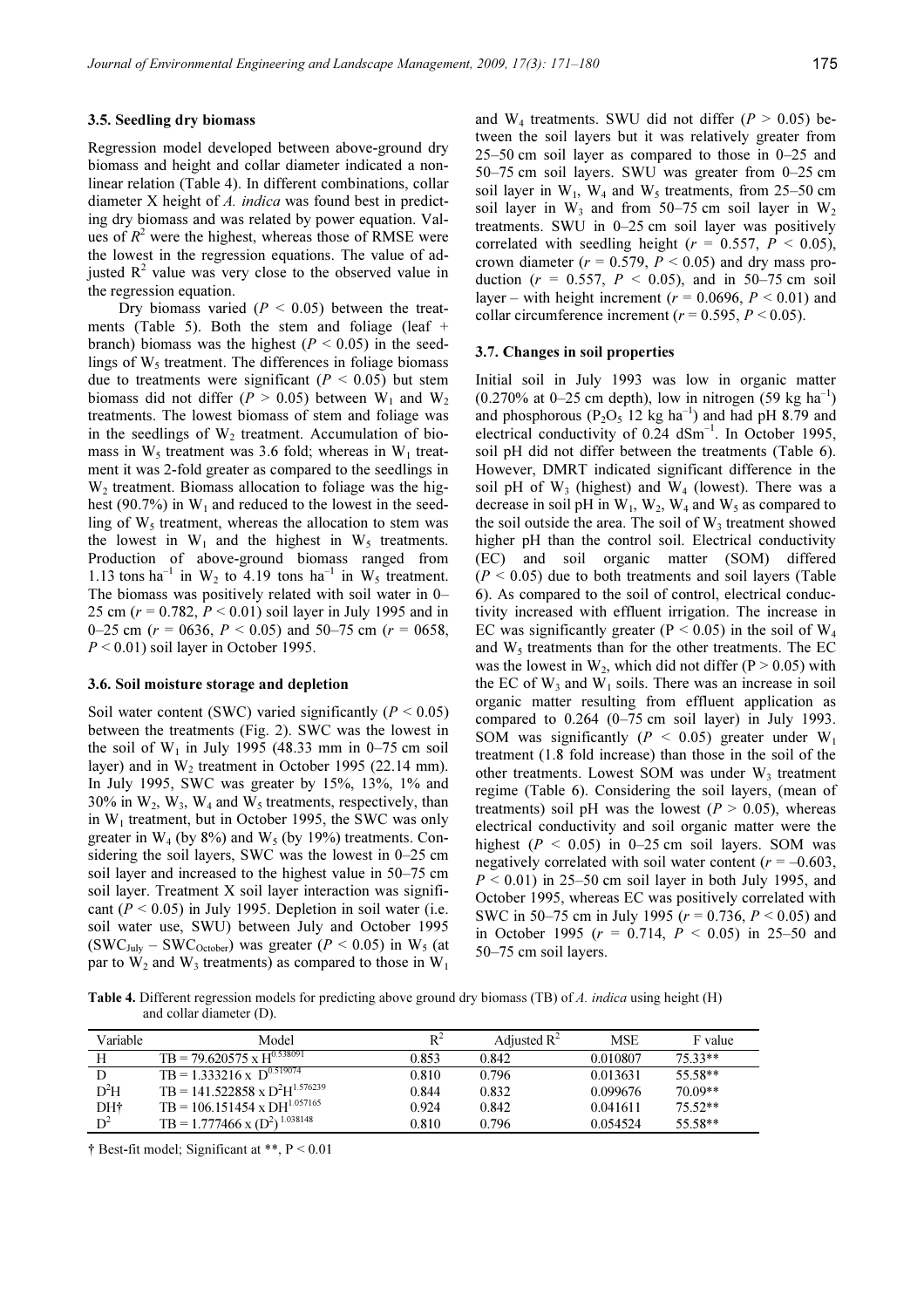| Treatment      | $Branch + leaf$ |              | <b>Stem</b>     |              | Total           |
|----------------|-----------------|--------------|-----------------|--------------|-----------------|
|                | Mean            | % allocation | Mean            | % allocation |                 |
| $W_1$          | $3.62 \pm 0.09$ | 90.7         | $0.37 \pm 0.03$ | 9.3          | $3.99 \pm 0.11$ |
| $W_2$          | $1.62 \pm 0.05$ | 85.7         | $0.27 \pm 0.01$ | 14.3         | $1.89 \pm 0.06$ |
| W <sub>3</sub> | $2.05 \pm 0.14$ | 78.8         | $0.55 \pm 0.01$ | 21.2         | $2.60 \pm 0.16$ |
| W4             | $2.86 \pm 0.06$ | 77.3         | $0.84 \pm 0.02$ | 22.7         | $3.70 \pm 0.07$ |
| W,             | $4.69 \pm 0.18$ | 69.5         | $2.06\pm0.11$   | 30.5         | $6.75 \pm 0.27$ |
| One-way ANOVA  |                 |              |                 |              |                 |
| F value        | 116.396         |              | 202.590         |              | 146.602         |
| P value        | P < 0.01        |              | P < 0.01        |              | P < 0.01        |

Table 5. Dry mass accumulation of 28 months old *Azadirachta indica* seedlings affected by textile effluent application. Values of three replications ±SE



Fig. 2. Soil water depletion in different soil layers between July 1995 and October 1995 as a result of growth of Azadirachta indica seedlings. Error bars are ±SE of three replicates

## 4. Discussions

# 4.1. Seedling survival and growth

Survival and growth response through space and time is usually influenced by genetic characters of the plants, site conditions and the management practice adopted. The lowest survival in the seedlings of  $W_1$  treatment was due to direct application of the textile effluent, whereas addition of canal water to the effluent reduced the toxic effect resulting in the highest survival of Azadirachta indica seedlings in  $W_2$  treatment. Significant differences  $(P < 0.05)$  in seedling height, crown diameter and collar girth in the subsequent observations indicated the effects of the effluent irrigation and the management practices (Table 2). Aggarwal and Kumar (1994) also reported non-significant effect of soil treatments on the initial growth of E. camaldulensis, A. nilotica and Azadirachta indica, irrigated with textile effluent in arid zone of India. Relatively lesser height, crown diameter and collar circumference in the seedlings of  $W_2$ ,  $W_3$  and  $W_4$  than those in the seedlings of  $W_1$  treatment indicated that A. indica could be grown by direct application of the effluent. However, the enhanced growth in the seedling of  $W_5$ treatment suggests the beneficial effects of wood ash on A. indica seedlings. A 2.8 to 5.9 fold increase in height in November 1995 compared to that in December 1993 indicated irrigation-influenced growth of A. indica seedlings. However, the growth was relatively less as compared to 26 months old A. indica seedlings grown under rainwater harvesting (Gupta 1994). This indicated a growth-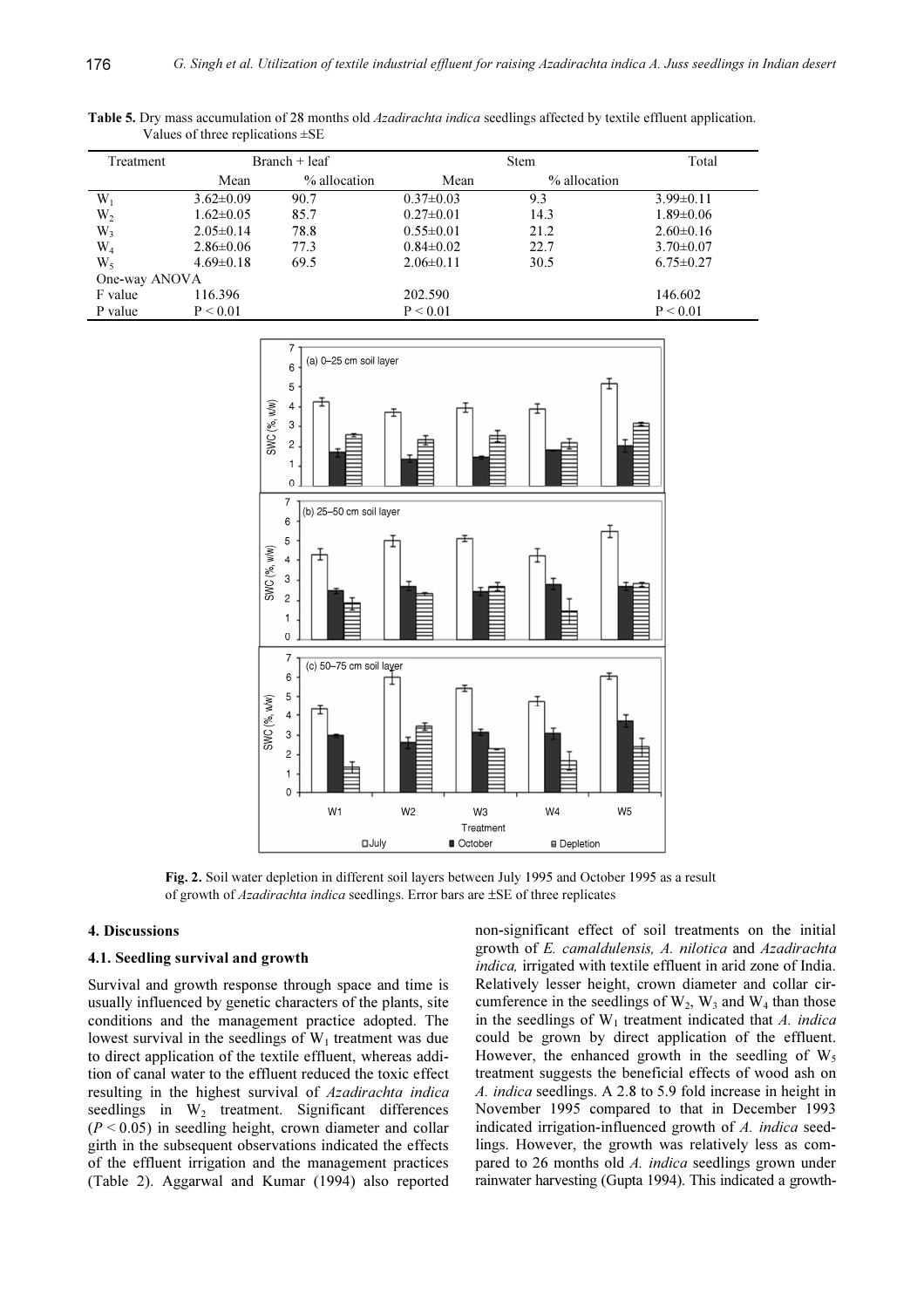| Treatment $(T)$     | Soil layer (L) | рH              | $EC$ (dSm <sup>-1</sup> ) | SOM(%)              |  |
|---------------------|----------------|-----------------|---------------------------|---------------------|--|
| Initial             | $0 - 25$       | $8.79 \pm 0.12$ | $0.24 \pm 0.02$           | $0.270 \pm 0.026$   |  |
|                     | $25 - 50$      | $9.10\pm0.16$   | $0.33 \pm 0.06$           | $0.312 \pm 0.012$   |  |
|                     | $50 - 75$      | $9.20 \pm 0.09$ | $0.30 \pm 0.05$           | $0.221 \pm 0.041$   |  |
| $W_1$               | $0 - 25$       | $8.71 \pm 0.36$ | $0.56 \pm 0.04$           | $0.602 \pm 0.096$   |  |
|                     | $25 - 50$      | $8.93 \pm 0.18$ | $0.47 \pm 0.08$           | $0.414 \pm 0.065$   |  |
|                     | $50 - 75$      | $8.84 \pm 0.16$ | $0.44 \pm 0.09$           | $0.384 \pm 0.027$   |  |
| $W_2$               | $0 - 25$       | $9.05 \pm 0.22$ | $0.46 \pm 0.09$           | $0.351 \pm 0.019$   |  |
|                     | $25 - 50$      | $8.62 \pm 0.47$ | $0.40 \pm 0.07$           | $0.316 \pm 0.026$   |  |
|                     | $50 - 75$      | $8.80 \pm 0.28$ | $0.37 \pm 0.06$           | $0.305 \pm 0.034$   |  |
| $W_3$               | $0 - 25$       | $9.14 \pm 0.29$ | $0.51 \pm 0.09$           | $0.292 \pm 0.038$   |  |
|                     | $25 - 50$      | $9.23 \pm 0.22$ | $0.45 \pm 0.06$           | $0.271 \pm 0.034$   |  |
|                     | $50 - 75$      | $9.20 \pm 0.07$ | $0.44 \pm 0.06$           | $0.270 \pm 0.016$   |  |
| $W_4$               | $0 - 25$       | $8.42 \pm 0.18$ | $1.02 \pm 0.04$           | $0.448 \pm 0.018$   |  |
|                     | $25 - 50$      | $8.61 \pm 0.41$ | $0.71 \pm 0.12$           | $0.341 \pm 0.037$   |  |
|                     | $50 - 75$      | $8.71 \pm 0.31$ | $0.55 \pm 0.04$           | $0.300 \pm 0.009$   |  |
| $W_5$               | $0 - 25$       | $8.74 \pm 0.31$ | $0.69 \pm 0.08$           | $0.345 \pm 0.033$   |  |
|                     | $25 - 50$      | $8.85 \pm 0.14$ | $0.54 \pm 011$            | $0.323 \pm 0.053$   |  |
|                     | $50 - 75$      | $8.92 \pm 0.11$ | $0.67 \pm 0.11$           | $0.283 \pm 0.035$   |  |
| Two-way ANOVA model |                |                 |                           |                     |  |
| Treatment           |                | 1.960ns         | $9.836**$                 | $8.746**$           |  |
| Soil layer          |                | 0.127ns         | 5.489**                   | $7.513**$           |  |
| T X L               |                | 0.282ns         | 1.512ns                   | 1.155 <sub>ns</sub> |  |

Table 6. Changes in soil physico-chemical properties under textile effluent irrigation of *Azadirachta indica* seedlings. Values are mean of three replicate with  $\pm$ SE. Significant at \*, P < 0.05; \*\*, P < 0.01

reducing effect of textile effluent similar to the observation on Eucalyptus camaldulensis seedlings irrigated with textile effluent (Bhati and Singh 2003). Higher concentration of sodium than of the bivalent Ca and Mg, sodium adsorption ratio (SAR), total solid, total suspended solid and total dissolved solid might have affected the osmotic relations of the seedlings and caused Mg and micronutrients deficiency affecting growth (Swaminathan and Vaidheeswaran 1991; Singh and Bhati 2003).

Relatively greater growth increment in 1993–94 than in 1994–95 was due to more rain in 1994 (596.2 mm) as compared to that in 1995 (339.6 mm) influencing soil water use and growth (Fig. 1b). Rainfall-dependent growth increments have also been recorded in the other studies (Gupta 1994; Singh et al. 2004). The highest increments in the seedlings of  $W_5$  in 1993–94 and in the seedlings of W4 in 1994–95 suggested the beneficial effects of wood ash and gypsum application in the respective treatments (Table 3). Ameliorative effects of gypsum not only influenced the height increments but also the crown diameter and collar circumference increments. A positive correlation between seedling growth variables and SWC ( $r = 0.696$ ,  $P \le 0.01$ ) in 50–75 cm soil layer in October 1995 suggested beneficial effects of soil water available in deeper soil layers in post-monsoon period.

## 4.2. Seedling dry biomass

Power as the best-fit model for predicting the dry biomass of A. indica seedling suggested that non-linear fitting was more appropriate than linear. The best combination of collar diameter and height was linear multiplication related by power equation as it indicated the highest  $R^2$ , adjusted  $\overrightarrow{R}^2$  and F values and the lowest MSE value as compared to the other combinations (Table 4). The highest biomass production  $(4.19 \text{ tones ha}^{-1})$  in the seedlings

of  $W_5$  treatments as compared to those in the other treatments was due to the beneficial effect of wood ash and the nutrients/ micro-nutrient available in the wood ash, which not only ameliorated the effects of industrial effluent but also provided micro-nutrients for growth and productivity of the seedlings (Table 5). Application of wood ash produced a strong nutrient effect influencing growth and productivity of the seedlings. Twofold greater biomass in the seedlings of  $W_1$  treatment than in the  $W_2$ treatment was due to increased soil organic matter and the available  $PO_4$ -P and K in the effluent. Despite of higher concentration of Na ions in the effluent, greater growth and biomass production in  $W_1$  seedling indicated the tolerance of A. indica species towards Na ion concentration. It is further supported by relatively greater proportions (90.7%) of foliage in  $W_1$  as compared to those in the seedlings of the other treatments. Though, there was 1.13 tons ha<sup>-1</sup> (W<sub>2</sub>) to 4.19 tones ha<sup>-1</sup> (W<sub>5</sub>) dry biomass production in the present study but it was less than the dry biomass (1.69 to 6.39 tons ha<sup>-1</sup>) of 26 months old A. indica seedlings under water harvesting and conservation measures (Gupta 1994). This indicated a negative effect of textile effluent on growth and biomass production. Singh and Bhati (2003) recorded 32 % reduction in dry biomass of 9 months old Dalbergia sissoo seedlings irrigated with textile effluent.

#### 4.3. Soil moisture storage and depletion

Variations in soil water content (SWC) among the treatments were due to effluent irrigation, soil management practices and soil water use by the seedlings. However, the highest SWC in  $W_5$  treatment in both July 1995 and October 1995 was due to increased soil water retention capacity of the soil resulting from wood ash application (Fig. 2). The variability in soil water use (SWU) was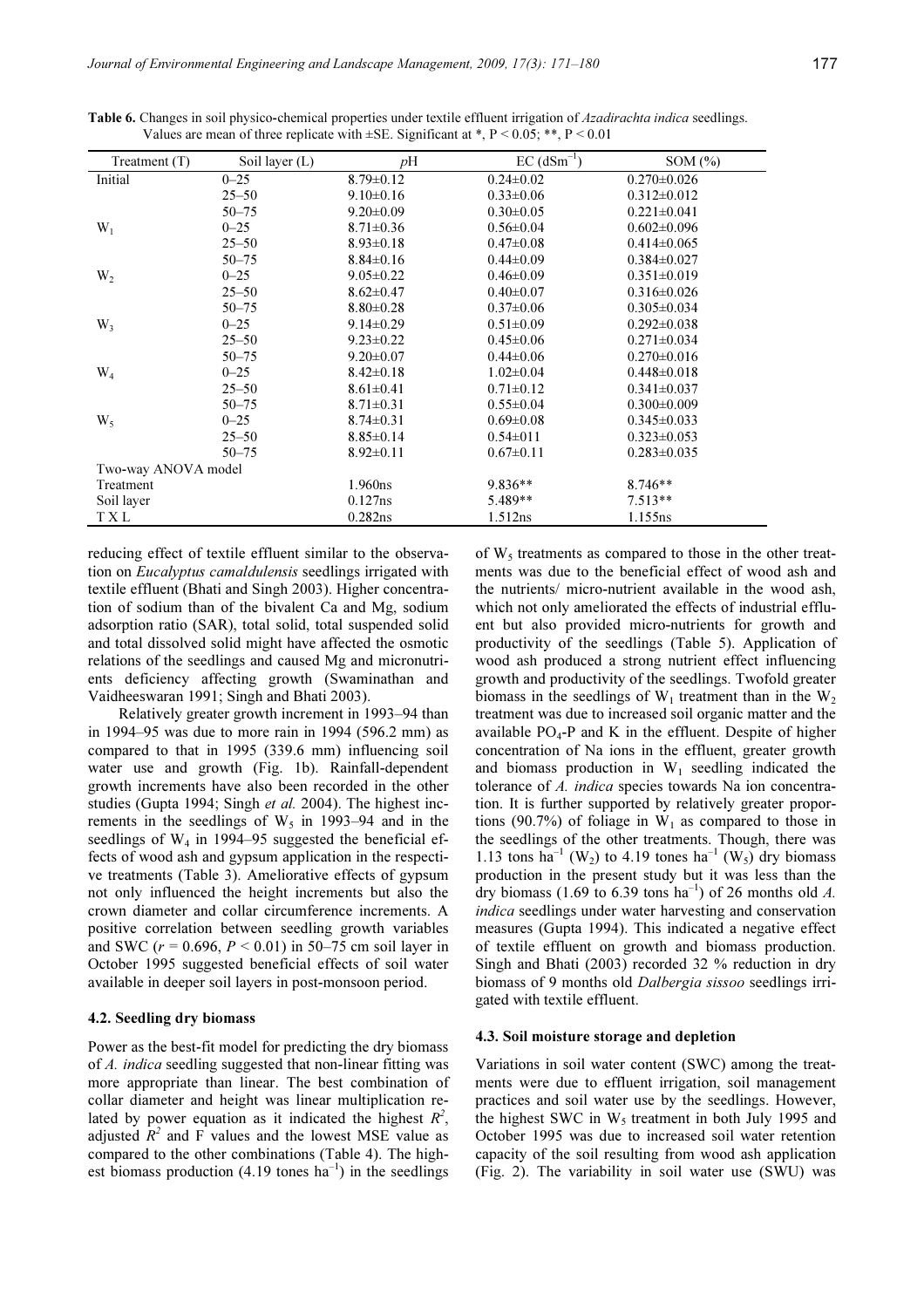indicated by significant ( $P < 0.05$ ) differences in soil water depletion between July 1995 and October 1995. The greatest soil water depletion in  $W_5$  treatments suggests greater storage capacity of soil under wood ash treatment as compared to the soil under the other treatments. It was evinced by greater growth and biomass production in  $W_5$  treatment and a negative correlation between growth variables and SWU in 0–25 cm soil layer in July and October 1995. Though, SWU did not differ  $(P > 0.05)$  among the soil layers but relatively greater use from 25–50 cm soil layer as compared to those in 0–25 and 50–75 cm soil layers have indicated that application of 30 liters of effluent per month was not sufficient to meet the growth requirement of the seedlings and the seedlings are meeting their requirement of water from the deeper soil layers (Gupta 1995).

# 4.4. Changes in soil properties

The changes in soil properties were expected due to alkaline nature of the effluent. The decomposition of dyes available in effluent may contribute to percent soil organic matter (SOM) which increased in comparison to the initial value in July 1993 (Table 6). Addition of the effluent increased ( $P < 0.05$ ) SOM in W<sub>1</sub> soil (1.8 fold) compared to the soil of other treatments, whereas the lowest SOM under  $W_3$  treatment was probably the effect of sedimentation during gypsum treatment reducing organic load. An increase in soil pH due to  $W_2$  and  $W_3$  treatments was expected because of higher pH (9.7) of the effluent (Croner *et al.* 1984), but the lowest organic load in  $W_3$  as compared to the other treatments might also be responsible for increased pH of the soil. However, moderate to slight decrease in soil pH in the rest of treatments may be attributed to the decomposition of the added organic mater and/ or ground vegetation into organic anions and consequent buffer action, similar to the observations of (Nihlgard et al. 1988) that the organic acids derived from decomposition of litter of tree and ground vegetation caused decrease in pH. The increase in pH of deeper soil layers might have been due to the precipitation of organic anions in the form of organic aluminum complexes (Cronan and Aiken 1985).

An increase in electrical conductivity of soil was due to small doses of effluent irrigation restricting the leaching of the salts to lower horizons. When effluent was diluted with the canal water, the increase in electrical conductivity of soil was smaller. The maximum increase in electrical conductivity was observed in gypsum-treated soil followed by ash-treated soil  $(W_5)$ . This may be attributed to the effect of added salts. Increase in pH and EC of soil after irrigation with textile effluent has been reported by Ajmal and Khan (1985) and with wood ash  $-$  by Hakkila (1989). However, the application of wood ash produced a strong nutrient effect as observed through the growth data. This nutrient effect probably is due to mineralisation of organic matter at high pH (Karisto 1979). Application of wood ash not only suppresses the effect of sodium carbonate/ bicarbonate by enhancing the concentration of Ca and Mg but also increases the availability of macro and micronutrients to the plant causing favourable

influence on seedling growth (Silfverberg and Huikari 1985; Pitman 2006). Wood ash is reported to be used as a fertilizer in plantations (Hakkila and Kalja 1983; Haveraaen 1986) and in nursery (Rikala 1986).

#### 5. Conclusions

The study suggests the beneficial effects of gypsum and wood ash application as the soil amendment. Wood ashtreated soil irrigated with textile effluent  $(W_5)$  was the best treatment where A. indica seedlings attained the highest growth and produced 6.75 kg of dry biomass. Addition of wood ash to the soil (coupled with effluent irrigation) ameliorated the effects of sodium carbonate/ bicarbonate by enhancing the concentration of Ca and Mg and increased the availability of macro and micronutrients (Hakkila 1989; Silfverberg and Huikari 1985). Though effluent application increased electrical conductivity and in some cases pH also, but gypsum- and wood ash-treated soil ameliorated pH by 0.25 units in comparison to initial value (Infalt and Young 2008). Therefore, it is concluded that Azadirachta indica can be established in arid zone using the irrigation of textile effluent. Apart from solving the problem of effluent disposal, this will lead to increased biomass production in the area. However, the addition of wood ash to soil, which is generally available in rural areas, will improve the biomass production. Further, increase in the quantity of effluent irrigation may improve the leaching of salts to lower strata, will prevent increase in electrical conductivity and may meet the increasing demand of water by growing seedlings.

### Acknowledgements

The authors are thankful to the Director, AFRI for providing necessary facilities.

## References

- Augusto, L.; Bakker, M. R.; Meredieu, C. 2008. Wood ash applications to temperate forest ecosystems – potential benefits and drawbacks, Plant and Soil 306: 181-198. doi:10.1007/s11104-008-9570-z
- Ajmal, M.; Khan, A. V. 1985. Effect of textile factory effluents on soil and crop plants, Environmental Pollution 37: 131– 138. doi:10.1016/0143-1471(85)90004-2
- Aggarwal, R. K.; Kumar, P. 1990. Textile industrial effluent: Implication and possible use for afforestation in Western Rajasthan, Annals of Arid Zone 29: 295–302.
- Armitage, F. B. 1985. Irrigated Forestry in Arid and Semi-arid lands: A synthesis, IDRC.
- Bhati, M.; Singh, G. 2003. Growth and mineral accumulation in Eucalyptus camaldulensis seedlings irrigated with mixed industrial effluents, Bioresource Technology 88: 221–228. doi:10.1016/S0960-8524(02)00317-6
- Croner, R. N.; Tompkins, D.; Bar, N. J.; Hopmans, P. 1984. Irrigation of monetory pine with wastewater: effect on soil chemistry and ground water composition, Journal of Environmental Quality 13: 539–543.
- Cronan, C. S.; Aiken, R. A. 1985. Chemistry and transport of soluble humic substances in forested watersheds of the Adirondack Park, New York, Geochim. Cosmochim. Acta 49: 1697–1705. doi:10.1016/0016-7037(85)90140-1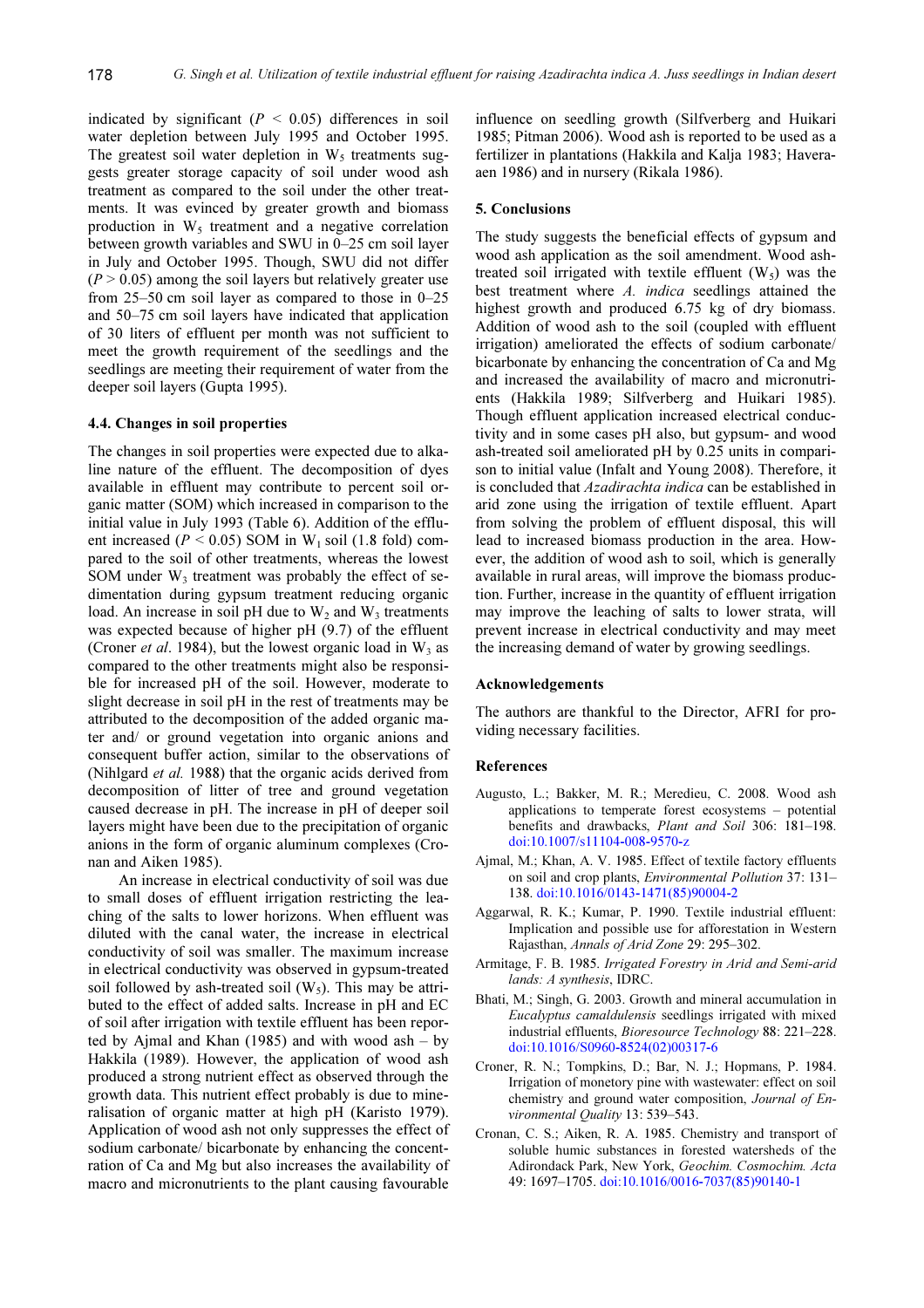- EPR 1993. In the Gazette of India: Extraordinary (Part II sec. 3). Ministry of Environment and Forest. Government of India, New Delhi.
- Gupta, G. N. 1994. Influence of rainwater harvesting and conservation practices on growth and biomass production of Azadirachta indica in the Indian Desert, Forest Ecology and Management 70: 329–339. doi:10.1016/0378-1127(94)90098-1
- Gupta, G. N. 1995. Rain-water management for tree planting in the Indian desert, Journal of Arid Environment 31: 219– 235. doi:10.1006/jare.1995.0062
- Haisheng, H.; Wenjie, W.; Hong, Z.; Yuangang, Z.; Zhonghua, Z.; Yu, G.; Huinan, X.; Xingyang, Y. 2008. Influences of addition of different krilium in saline-sodic soil on the seed germination and growth of cabbage, Acta Ecologica Sinica 28: 5338–5346. doi:10.1016/S1872- 2032(09)60009-3
- Hakkila, P. 1989. Utilization of residual forest biomass. Springer- Verag, Berlin Heidelberg. 568 p. ISBN 3-540-50299- 8, ISBN 0-387-50299-8.
- Hakkila, P.; Kalja, H. 1983. Puu-ja-Kuorituhkanpalauttamisen technikka. Summary: The technique of recycling wood and bark ash, Folia Forestalia 552: 37–45.
- Haveraaen, O. 1986. Ash fertiliser and commercial fertilisers as nutrient source for peat land, Meddeleser fra Norsk institutt for Skog forskning 39: 251–263.
- Infalt, S. B.; Young, T. P. 2008. Forest Restoration in Campgrounds at Kings Canyon National Park, California, Ecological Restoration 26: 302–310. doi:10.3368/er.26.4.302
- Karsisto, M. 1979. Maanpannustoimenpiteiden vaikutuksistaorgaanistaainetta hajottavien nukrobienaktiivistuteen rucoometsissa- Osa II Tukhlannoitukson vaikutus. Effect of Forest Improvement measurs on activity of organic matter decomposing micro-organism in forested peat lands II. Effect of ash fertilization, Suo 30: 81–91.
- Mathur, N. K.; Sharma, A. K. 1984. Eucalyptus in reclamation of saline and alkaline soils in India, Indian Forester 110:  $3 - 10$ .
- Nihlgard, B.; Nilsson, S. I.; Popovic, B. 1988. Acidification Chemistry, in Liming as a measure to improve soil and tree condition in areas affected by air pollution. Anderson, F.; Pearson, T. (Eds.). National Swedish Environmental Protection Board Report 35, 20–26.
- Paszezynski, A.; Pasti, A.; Gozezynski, M. S.; Crawford, D. L.; Crawford, R. I. 1993. New approach to improve degradation of recalcitrant azo dyes by Steptomyces spp. And Phanerochaete chrysosporium, Enzyme and Microbial Technology 13: 378–384. doi:10.1016/0141-0229(91)90198-J
- Pierce, J. 1994. Colour in textile effluents, the origin of the problem, J. Soc. Dyers and Colorists 110: 131–134.
- Pitman, R. M. 2006. Wood ash uses in forestry– a review of the environmental impacts, Forestry 79: 563–588. doi:10.1093/forestry/cpl041
- Qadir, M.; Qureshi, R. H.; Ahmad, N. 1998. Horizontal flushing: a promising ameliorative technology for hard salinesodic and sodic soils, Soil and Tillage Research 45: 119-131. doi:10.1016/S0933-3630(96)00130-4
- Rikala, R. 1986. Lannoitaksen Vaikutus mannyn paakkutaimien kehittymiseen. Metsantatkimuslaitoksen tiedonatoja 221. 225ISBN 951-40-0716-61SSN 0015-5543.
- Sokal, R. R.; Rohlf, P. J. 1981. Biometery. 2<sup>nd</sup> edition, W. H. Freeman, New York.
- Selvan, K.; Saritha, K. P.; Manikandan, M.; Mahalakshmipriya, A.; Rasappan, K.; Chinnaswamy, P. 2006. Decolorization of synthetic azo dyes and the dye industry effluent by a white tot fungus Phanerochaete chrysosporium Report 78. Nature Environ, Pollutiton Technology 5: 239–242.
- Silfverberg, K.; Huikari, O. 1985. Tukhalanoitus mitsaojiteruilla taruemailla. Summary Wood ash fertilisation on drained peatland, Folia Forestalia 633.25 p. ISBN 951-40-0716- 61SSN 0015-5543.
- Singh, G.; Bala, N.; Mutha, S.; Rathod, T. R.; Limba, N. K. 2004. Biomass production of Tecomella undulata agroforestry in arid India, Biological Agriculture & Horticulture 22: 205–216.
- Singh, G.; Bhati, M. 2003. Mineral element composition, growth and physiological functions in Dalbergia sissoo seedlings irrigated with different effluents, J. Environ. Sci. Health A38: 2679–2695. doi:10.1081/ESE-120024456
- Singh, G.; Bhati, M. 2005. Growth of Dalbergia sissoo in Desert regions of western India using municipal effluent and the consequent changes in soil and plant chemistry, *Biore*source Technology 96: 1019–1028. doi:10.1016/j.biortech.2004.09.011
- Steward, H. T. L.; Allender, E.; Sandill, P.; Kube P. 1986. Irrigation of tree plantation with recycled water. 1. Research development and case studies, Australian Forestry 49: 81–88.
- Swaminathan, K.; Vaidheeswaran, P. 1991. Effect of dyeing factory effluent on seed germination and seedling development of groundnut (Arachis hypogea), J. Environ. Biol. 12: 353–358.
- Urie, D. H. 1986. The status of wastelands irrigation of forests, 1985, in Forest alternative for treatment and utilization of municipal and industrial wastes. Cole, D. W.; Henry, C. L.; Nather, W. L. (Eds.). University of Washington Press, Seatle and London, 26–40.
- Young, L; Yu, J. 1997. Ligninase catalysed decolorization of synthetic dyes, Water Research 31: 1187–1193. doi:10.1016/S0043-1354(96)00380-6
- Zollinger, H. 1987. Color chemistry synthesis, properties and applications of organic dyes and pigments. VCH Publishers, New York, 92–102.